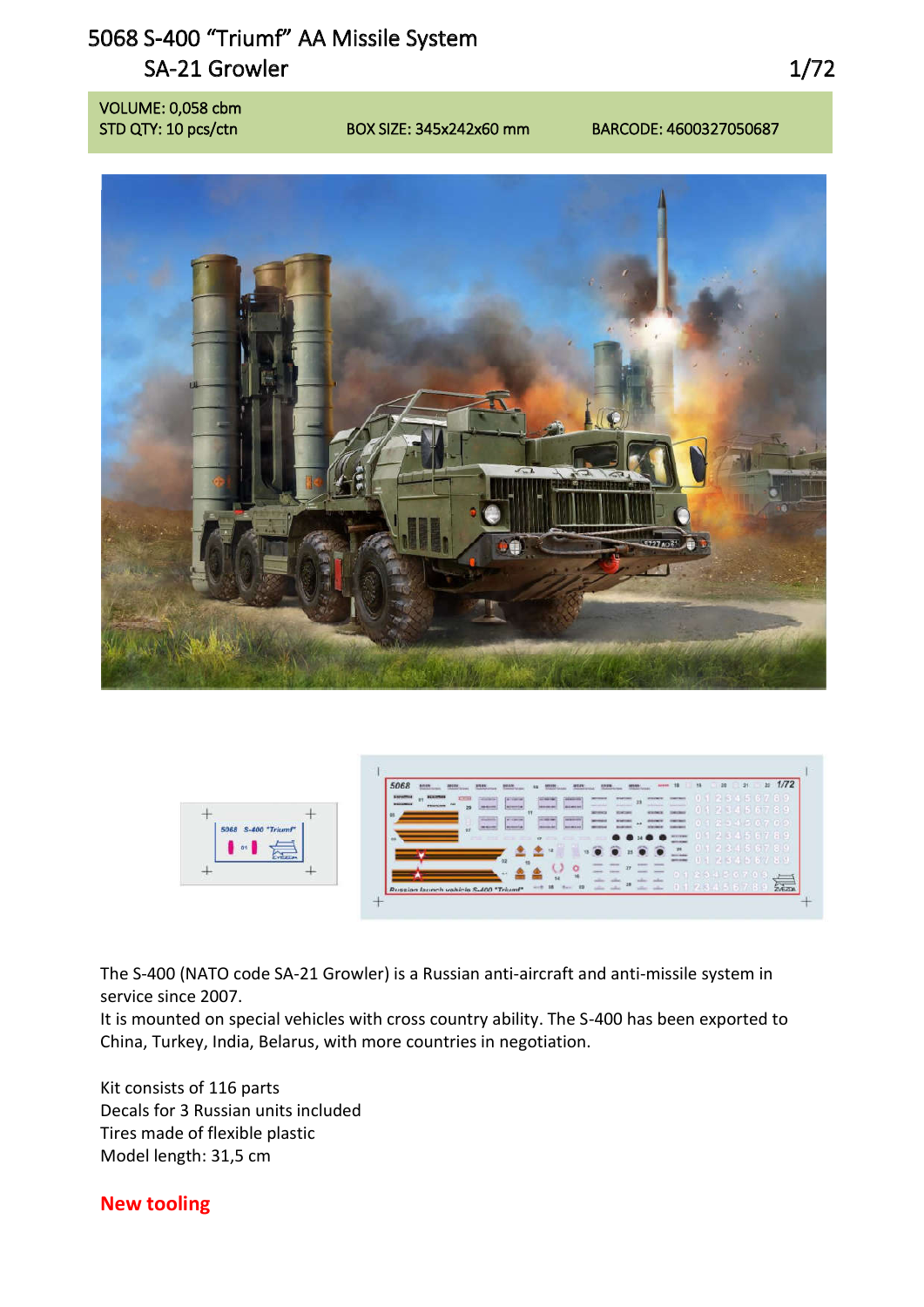## 6272 German Volkssturm (Berlin 1945) 1/72

VOLUME: 0,017 cbm

### STD QTY: 40 pcs/ctn BOX SIZE: 145x120x20 mm BARCODE: 4600327062727



No glue required Kit consists of 5 figures

New tooling



## 3651 Soviet Motorcycle M-72 with 82mm Mortar 15651 Soviet Motorcycle M-72 with 82mm Mortar

VOLUME: 0,039 cbm

STD QTY: 20 pcs/ctn BOX SIZE: 258x162x38 mm BARCODE: 4600327036513



Included are 2 soldiers and one sidecar motorcycle with mortar and ammunition.

Kit consists of 121 parts

Re-release